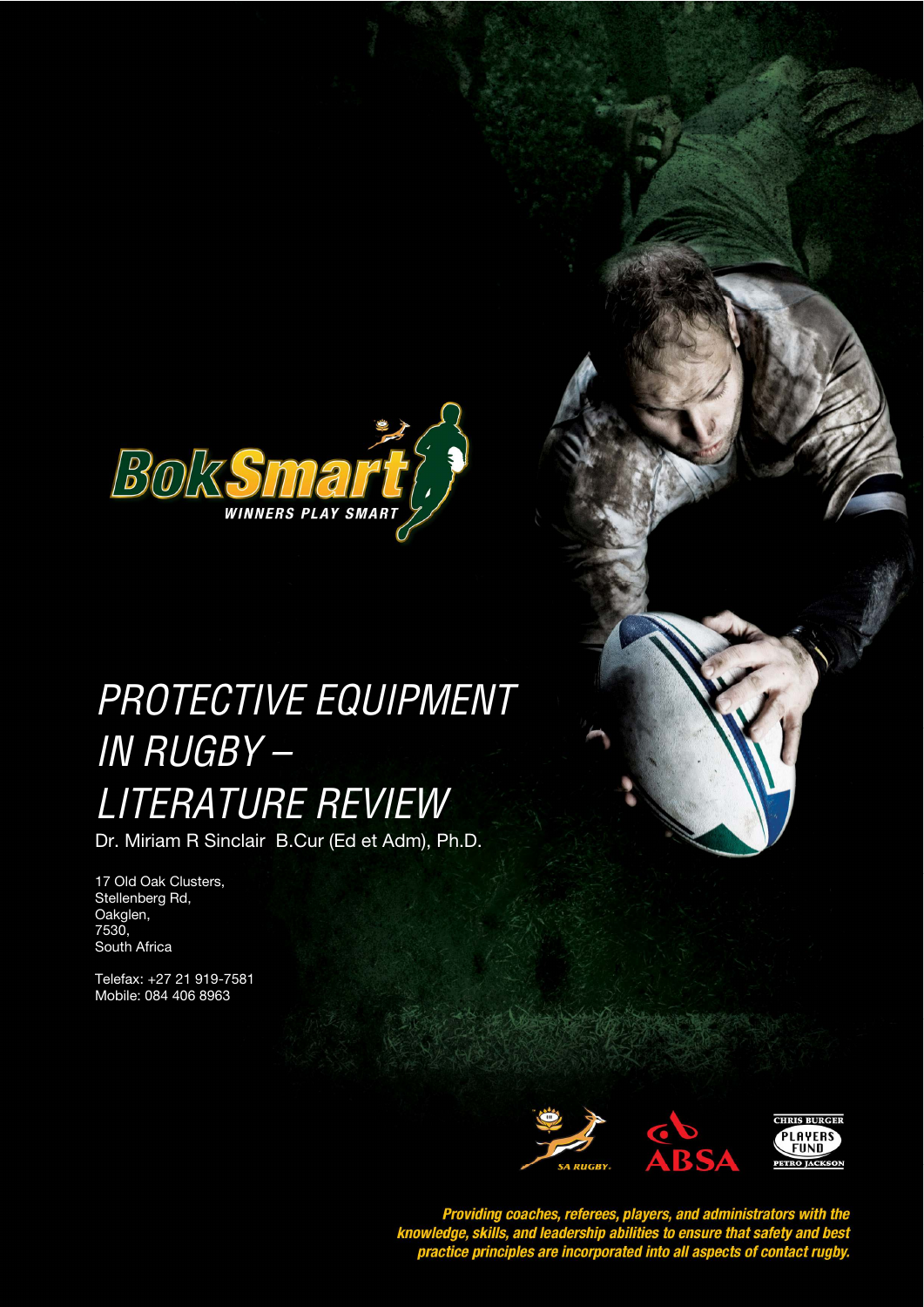## **INTRODUCTION**

The sport of rugby union has changed considerably over the last few years, becoming a faster and more physical game. Due to the popularity of the game, the number of players actively participating has increased over a broad spectrum of skill and fitness levels. Players start playing rugby on a more formalised basis at a much younger age, women and girls are now also involved in playing the game and the level of competitiveness at schools has increased dramatically. At a semi-professional and professional level, monetary and other incentives has made the game more competitive. These changes in the game have resulted in a greater risk of injury.

To this end, several commercial companies have become involved in the design and production of protective equipment and clothing specific to the sport of rugby, with the overall goal of reducing the risk of injury. Protective equipment now encompasses a broad spectrum of items that are widely available, though not necessarily affordable to all. A study by Marshall et al. [27] (327 male and female rugby players) showed that less than 15% of the players used protective devices (i.e. support sleeves, headgear, head tape and grease), other than mouth guards and taping of joints.

Similarly, a study by Comstock et al. [10] also found that fewer than 15 % of players wear various types of protective equipment, excluding mouth guards. Players reported wearing shoulder pads to prevent injury and neoprene sleeves to protect current or recent injuries. Even though more scientific studies are being done on the effectiveness of protective equipment, both to ensure the protection of players and to substantiate manufacturers' claims, much controversy remains.

To manage and control the protective wear industry and thus protect the players, the International Rugby Board (IRB) has issued certain directives and specifications pertaining to the wearing of protective equipment by players. These are contained in Schedule 1 (regulation 12), dated 2007, entitled "Specifications relating to players' dress" and Appendix 2 – Law 4.3, entitled "Safety aspects of rugby boot sole design. General Design Guidance" of the IRB rules and regulations [20].

This is a comprehensive document available on the internet (www.irb.com) which discusses items such as shin guards, fingerless mitts, shoulder pads, headgear, chest pads for women, studs and banned items of clothing.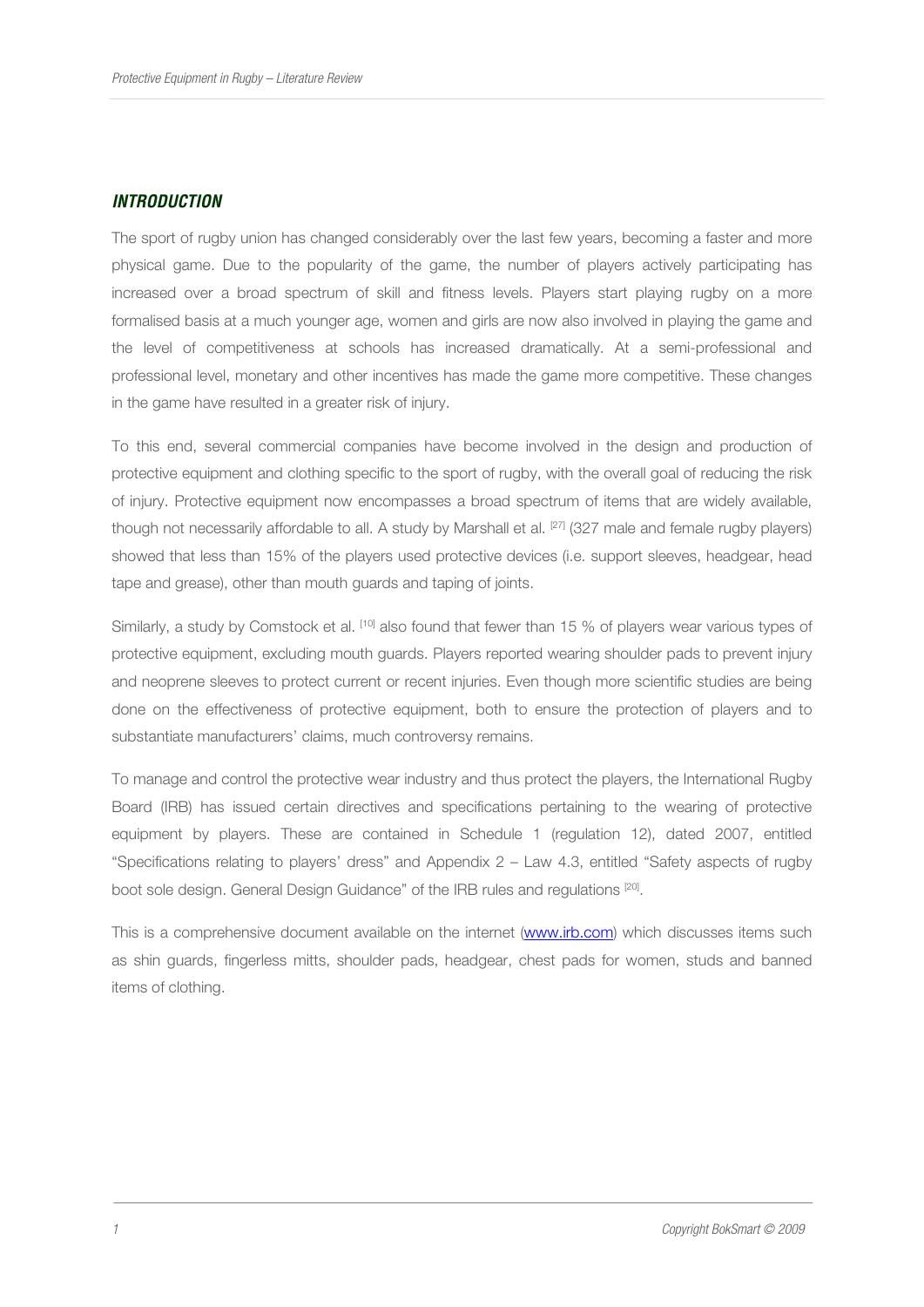The document also covers the following aspects:

- Terminology.
- General Requirements: ergonomics construction e.g. materials sizing design.
- Performance Requirements: impact attenuation retention system strength effectiveness (headgear only).
- Testing methods are described.
- Requirements for product marking.
- Instructional literature.

The aim of this section is to examine the scientific literature on protective equipment for rugby players with a view to providing evidence-based practical guidelines for players, coaches and officials.

## **EQUIPMENT**

## **MOUTH GUARDS**

Mouth guards were reportedly first used as early as the 1920s by professional boxers  $[7, 21, 25]$ . Mouth guard usage was mandated in 1962 for US high school football teams after extensive lobbying by the American Dental Association (ADA). The ADA currently recommends mouth guards to be used in 29 different sporting codes [25]. At the beginning of the 1997 rugby season, the wearing of mouth guards was made compulsory for all players at the under-19 level and below in New Zealand. This rule was then extended to include all grades of domestic rugby at the beginning of the 1998 season [41].

Several scientific studies have been done on mouth guards pertaining to various aspects of their physical properties and abilities to prevent injury.

## **Type of materials and construction**

Mouth guards are generally classified into 3 types according to the type of material used, manufacturing, and fitting methods [3, 6]. Type I are generally very cheap, constructed of rubber or latex, and do not need to be fitted. Type II are also not extremely expensive and occur in "shell-liner" (older models) or "thermoplastic" models. Thermoplastic being the normal "boil-and-bite"-type mouth guards. Type III are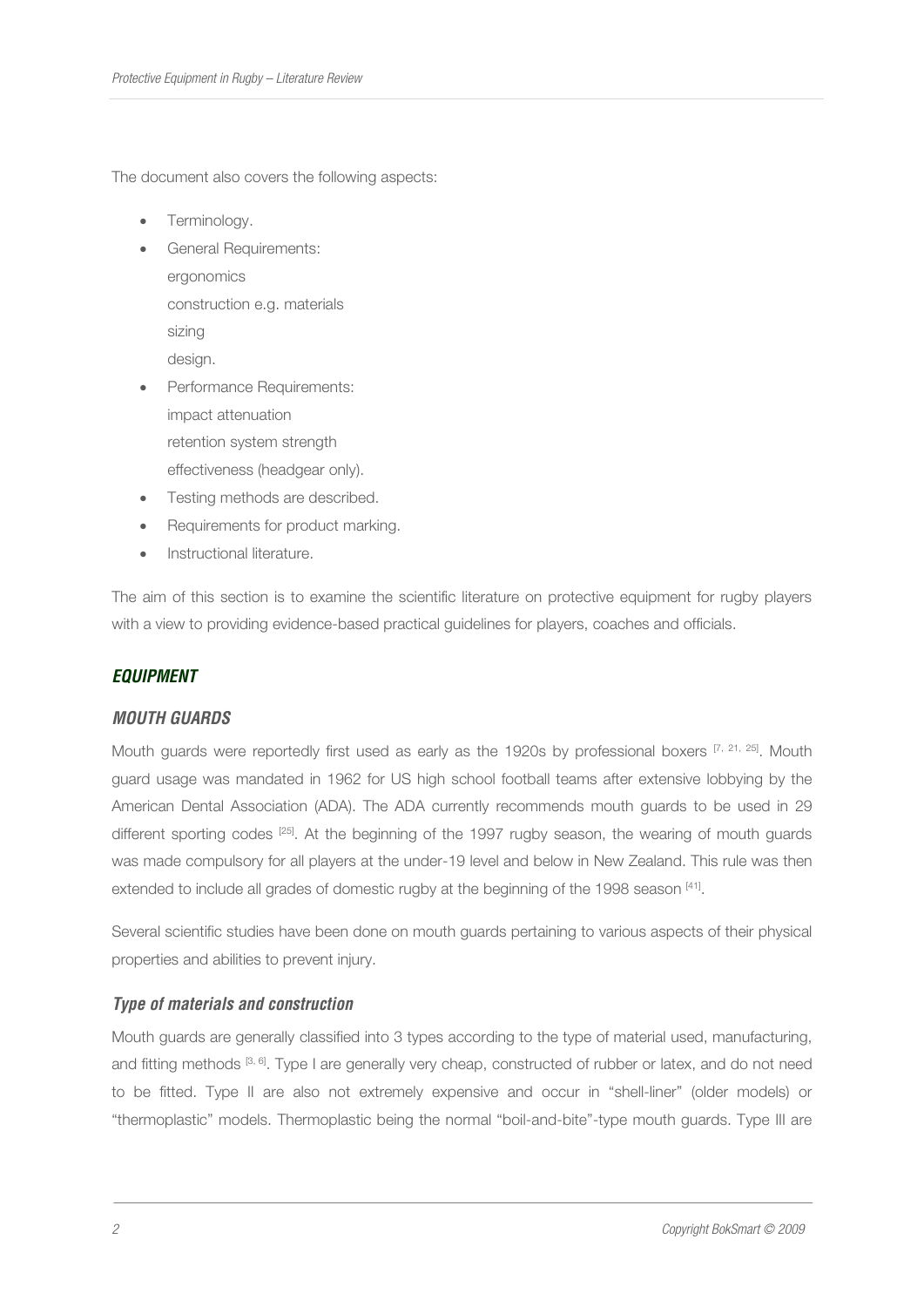custom-made mouth guards, made with superior materials (ethylene vinyl acetate) and fitted by dentists, and thus more expensive [6]. Mouth guards are evaluated according to their shock-absorbing qualities, hardness, stiffness (protective capability), tensile strength, tear strength (durability) and water absorption  $[18, 40]$ . The type of materials used to construct mouth guards include i) polyvinylchloride; ii) polyvinylacetate-polyethylene or ethylene vinyl acetate (EVA) copolymer; iii) latex rubber; iv) acrylic resin; and v) polyurethane. Mouth guards constructed with EVA and polyurethane have been shown to have superior qualities, compared to those constructed using latex [18, 25, 40].

#### **Different types of mouth guards**

There is still controversy as to whether custom-made mouth guards are superior to the normal "boil-and bite" versions.

A study conducted by Finch et al. [13] on a group of 301 Australian rules football players during the 2001 season, monitored the injury rates of players wearing either a customised or regular mouth guard. Results indicated that players generally wore mouth guards more often when playing a game compared to when they trained. The overall injury rate was 2.7 injuries per 1000 exposure hours, with a higher injury rate during matches. The custom made mouth guards seemed to have had a significantly higher protection rate compared to the regular mouth guards during matches and training combined, with an incidence ratio of 0.56 (95% CI: 0.32 – 0.97).

Another study examining the efficacy of mouth guards monitored a large group (87 Division I teams) of college football players over one season to determine whether custom made mouth guards were superior to boil-and-bite mouth guards in preventing concussion [47]. Out of a total of 506,297 incidents, 369 concussions were identified. In contrast to the previous study [13] there was no difference between the two different types of mouth guards in protecting against concussion.

A multicentre, cluster-randomised, controlled study done by Barbic et al. [4] specifically examined the effectiveness of the WIPSS Brain-Pad mouth guard compared to other mouth guards in preventing concussion in a total of 646 university football and rugby players during the 2003 season. Data collected included symptoms of concussion and dental injuries. The study concluded that there was no evidence to suggest that the WIPSS mouth guard was more effective in preventing concussion compared to other mouth guards in this group of players studied.

#### **Injury vs. mouth guard usage**

The incidences of dental injury claims in relation to the wearing of mouth guards was examined using data from studies that were conducted in 1993, 2002 and 2003 [41]. Data from rugby dental injury claims were available for the period 1995 – 2003. These data should be interpreted in the context that the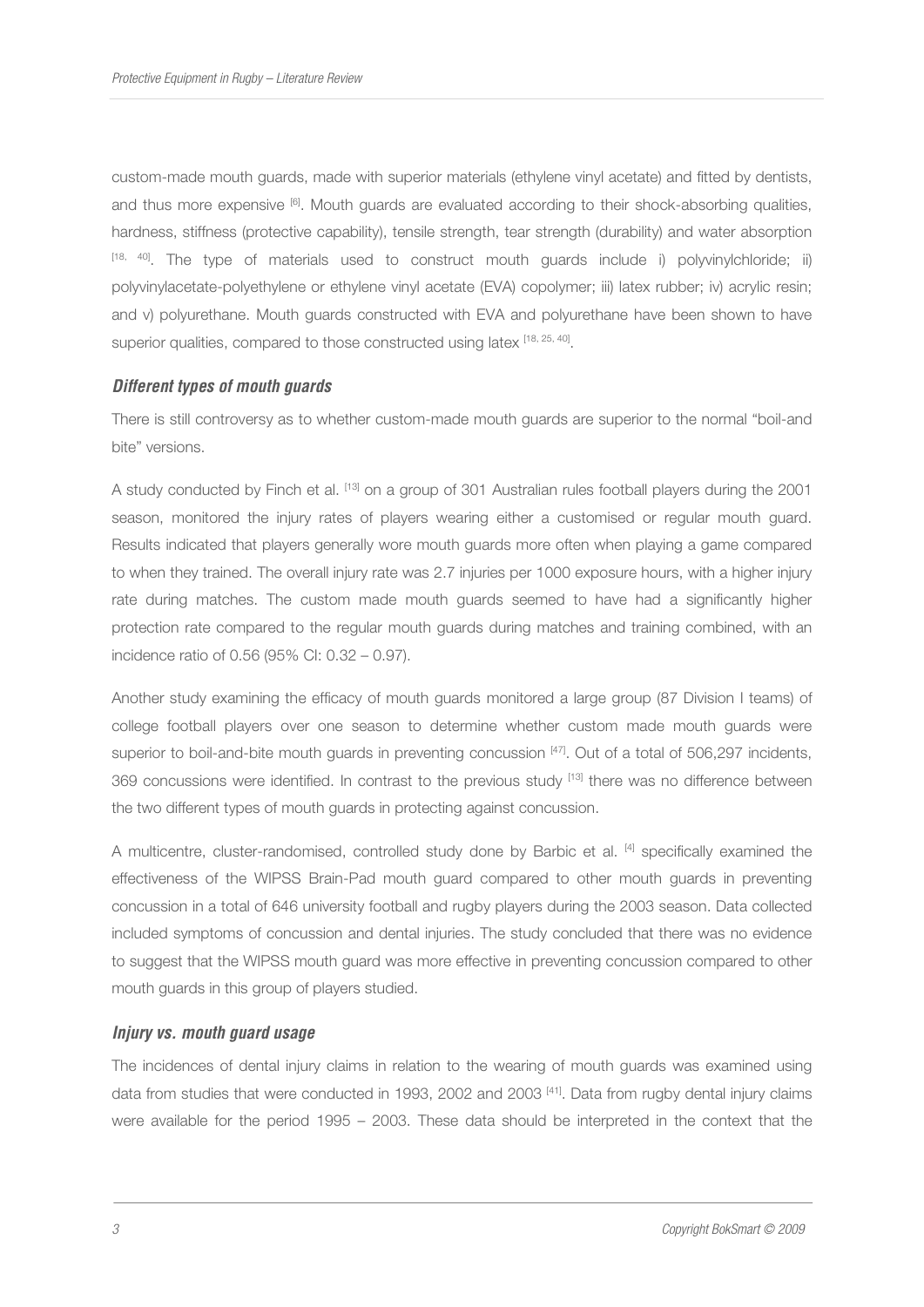wearing of mouth guards was only made compulsory in certain groups of players in 1997 and 1998 in New Zealand as previously mentioned.

Players' self-reported use of mouth guards increased from 67 % in 1993 to 93 % in 2003. At the same time rugby related dental claims decreased by 43 %. Assuming that the number of players and matches remained constant throughout this period, the savings in monetary terms alone amounted to approximately 1.87 million NZD. The study concluded that wearing a mouth guard is a simple and effective way of preventing injury in rugby players and should be recommended for all players during both training and match situations [41].

Several studies have concluded that wearing any type of mouth guard is effective in terms of a reduction in the incidence of minor injuries, fractured teeth and head acceleration, compared to wearing nothing at all [3, 4, 6, 7, 13, 17, 25, 40, 41]. A meta-analysis of the studies found that the risk of sustaining an orofacial injury was approximately  $1.6 - 1.9$  times higher when the player did not wear a mouth guard  $[25]$ . However, none of the studies could positively conclude that mouth guards would be effective in preventing concussion.

#### **Structural and material changes in mouth guards**

A study by Rossi et al. [43] examined the structural changes to mouth guards in a group of 15 high school football players over one playing season. The custom-made mouth guards were examined three times through the course of the season (before, midway, end) to identify any changes to the material thickness and shape. The thickness of the mouth guards at the incisor / canine and molar teeth regions was tested, as well as the shape retention of the mouth guard by measuring the width of the mouth guard channel at the first molar. It was found that the material thickness at the incisor / canine region decreased by 16 % and at the molars by 23 % after a six week period. The shape of the mouth guards also changed. Park et al. [40] also found a decrease in thickness of between 25 and 50 % in type III custom-made mouth guards and an alarming 70 – 99 % decrease in type II (boil-and bite) mouth guards at the occlusal surfaces.

At this stage the evidence recommends frequent inspections of mouth guards to ensure that safety is not compromised, replacing children's mouth guards at least every six months and adults at least every two years <sup>[6]</sup>. Future studies need to develop more specific guidelines about how long mouth guards may be worn before having to be replaced.

#### **Disease transmission**

Only one study could be found on the possibility of disease transmission through mouth guards [15]. In this study the clinical history of two junior high school football players are discussed. One player had the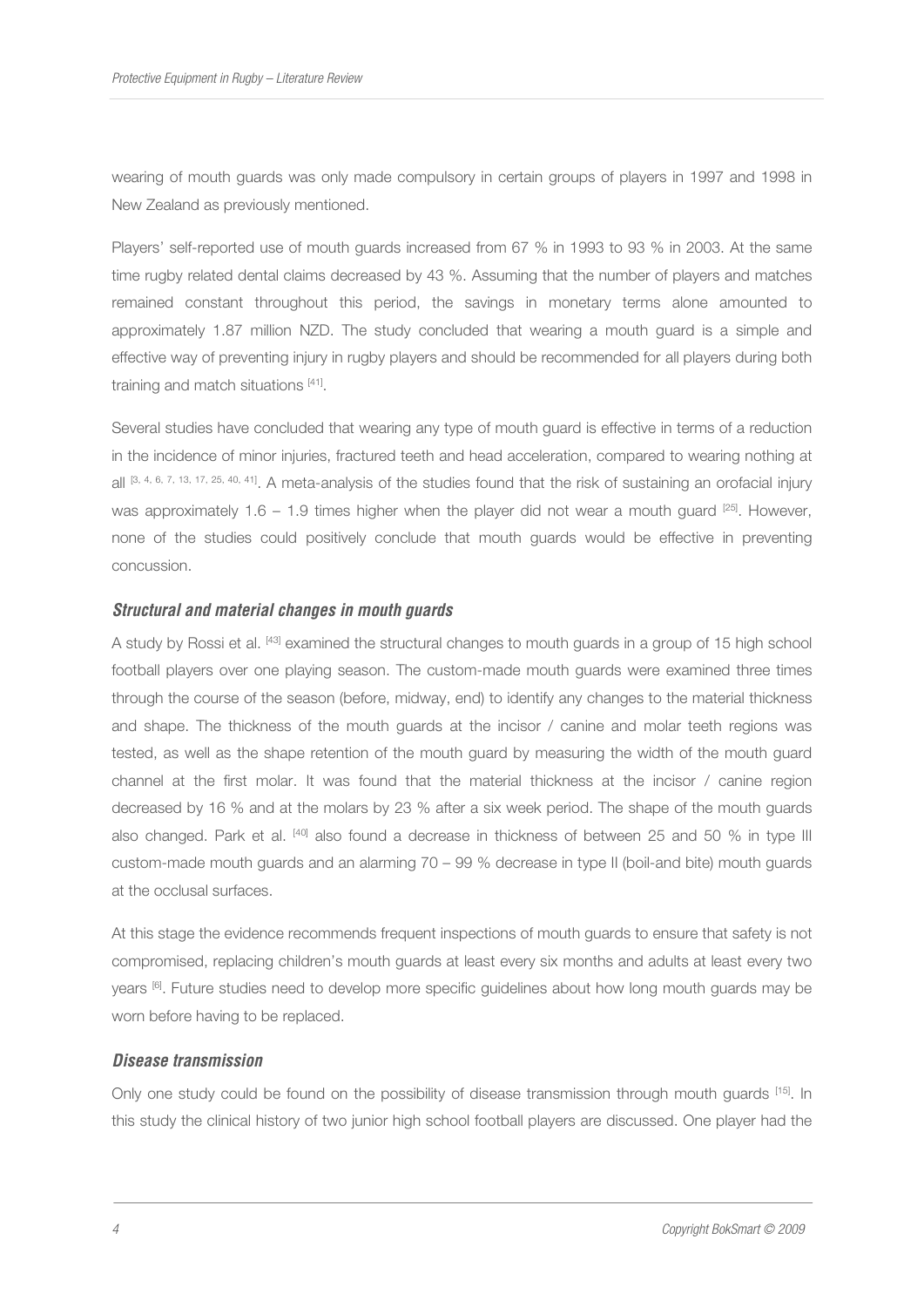same bacterial strain on his leg cellulitis and his mouth guard. The other player had severe exerciseinduced asthma, which suddenly became uncontrollable. These symptoms may have been exacerbated by the different species of mould found on his mouth guard.

## **Players' attitude**

The attitude and knowledge of players towards mouth guard usage is an important aspect to consider when promoting the wearing thereof.

A study <sup>[9]</sup> was conducted to assess the knowledge of a group of professional rugby players regarding the benefits of wearing mouth guards and how important they felt this to be. At the same time, a group of parents of rugby playing children were questioned regarding their views on the use and importance of mouth guard use in children. Both the parents and the group of professional rugby players felt it was important that players wear mouth guards when playing rugby. However, despite the parents agreeing that mouth guards were important, very few of their children actually used mouth guards. The reasons cited for this paradox were mainly of a financial nature as mouth guards had to be replaced frequently due to the changes taking place as the children grew, and also the difficulty in actually getting children to a dentist to have mouth guards made.

Another study <sup>[8]</sup> indicated that even though 95 % of players questioned in the US rugby team believed it was beneficial to use mouth guards, only 50 % actually wore them. Of the players using mouth guards, nearly 91 % would not play without their mouth guards and 55 % felt that it should be made compulsory to use mouth guards. About a third of these players reported having suffered an orofacial injury that needed treatment, and none of them were wearing a mouth guard at the time of injury.

In conclusion, wearing a mouth guard, regardless of make or type, generally seems to be beneficial to all players of all ages and at all levels of the game. Mouth guards are relatively inexpensive and widely available in sports stores.

## **PROTECTIVE PADDING (e.g. shoulder pads, shin guards)**

Rugby players are continually exposed to impact and collision situations, particularly during tackles and scrummaging, both during training and match situations  $[17]$ . A study on 105 first class rugby players showed that 45 % of the players have had some form of shoulder injury, the most common being a fall on the tip of the shoulder (57 %)  $\frac{45}{1}$ . The use of some form of protective padding to protect against these types of injury has become more common over the last few years. A study <sup>[28]</sup> was conducted to investigate the effect of protective wear on injury rates in US collegiate football players vs. New Zealand club rugby players. Protective padding and hard-shell helmets are compulsory in collegiate football but not in rugby. The study found that the injury rate for the footballers was about one-third that of the rugby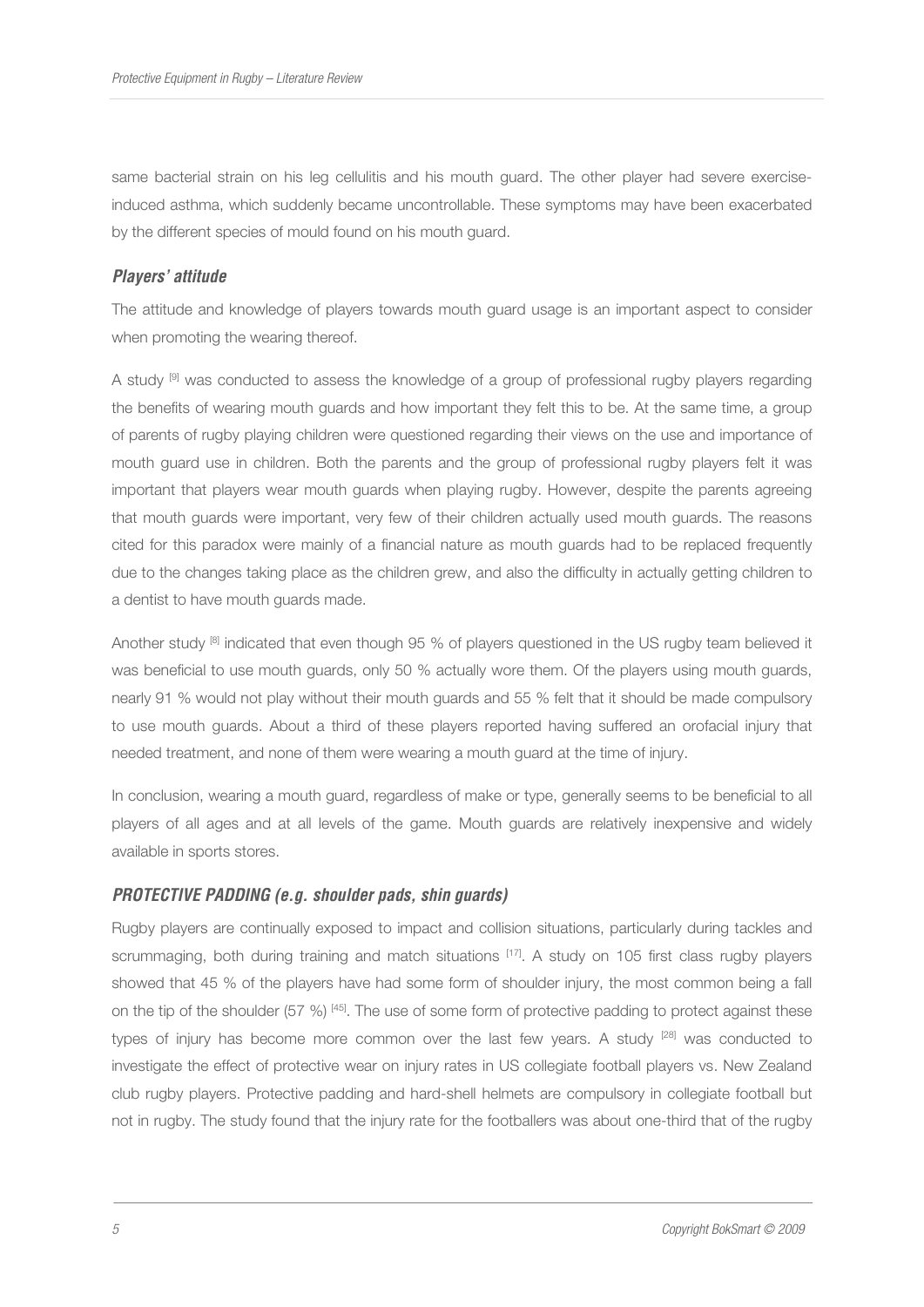players (rate ratio  $[RR] = 0.35$ ; 95 % CI: 0.31 – 0.40). Whilst the demands of the games are different, this study does lend support to the efficacy of padding.

Padding is generally constructed using various combinations of rubber, compressed foam and industrial foam rubber [17]. The type and degree of padding allowed are regulated and controlled by the International Rugby Board as contained in their regulations (Law 4.2)<sup>[20]</sup>.

There is still much debate about the usefulness of padding in the prevention of injuries, particularly shoulder padding. The ability of shoulder pads to disperse and absorb force is the main reason why they are used by players. While the pads may reduce minor soft tissue bruising, there are no data to suggest that shoulder padding alone will be effective in preventing shoulder fractures or dislocations. The mechanism of these injuries involves direct impact forces and also rotational forces, something that the pads are not designed to resist [17].

## **Shin guards**

Shin guards are mostly worn by soccer players and as such most of the data available pertains to soccer players. Shin guards may be constructed of a light, compliant material, which will not be a danger to other players. Different types of shin guards were examined by Bir et al. [5] in relation to their construction and performance capabilities. Impact force (peak loads) were measured in the laboratory and results indicated that shin guards reduced the peak load by between  $41 - 77$  %. The data suggests that shin guards have the potential to be effective in preventing impact injuries to the lower limb.

## **Other padding**

The construction and design of specifically chest padding for female rugby players are prescribed in the IRB regulations pertaining to protective wear (Schedule1, regulation 12)<sup>[20]</sup>.

In summary, padding may be generally effective for all level of players in reducing the incidence of minor injuries, but its effectiveness remains doubtful in more serious injuries such as dislocations and fractures.

## **HEADGEAR**

The basis for wearing headgear can be summarized as: impact forces are attenuated, acceleration at the point of impact is reduced, forces are distributed over a larger area, and bone and soft tissue are protected against abrasions [46].

A recommendation arising from several studies on the relationship between headgear and injuries is that the use of headgear should be encouraged as a means of protection against lacerations and abrasions [46]. It should also be noted that headgear provides limited protection against impact injuries such as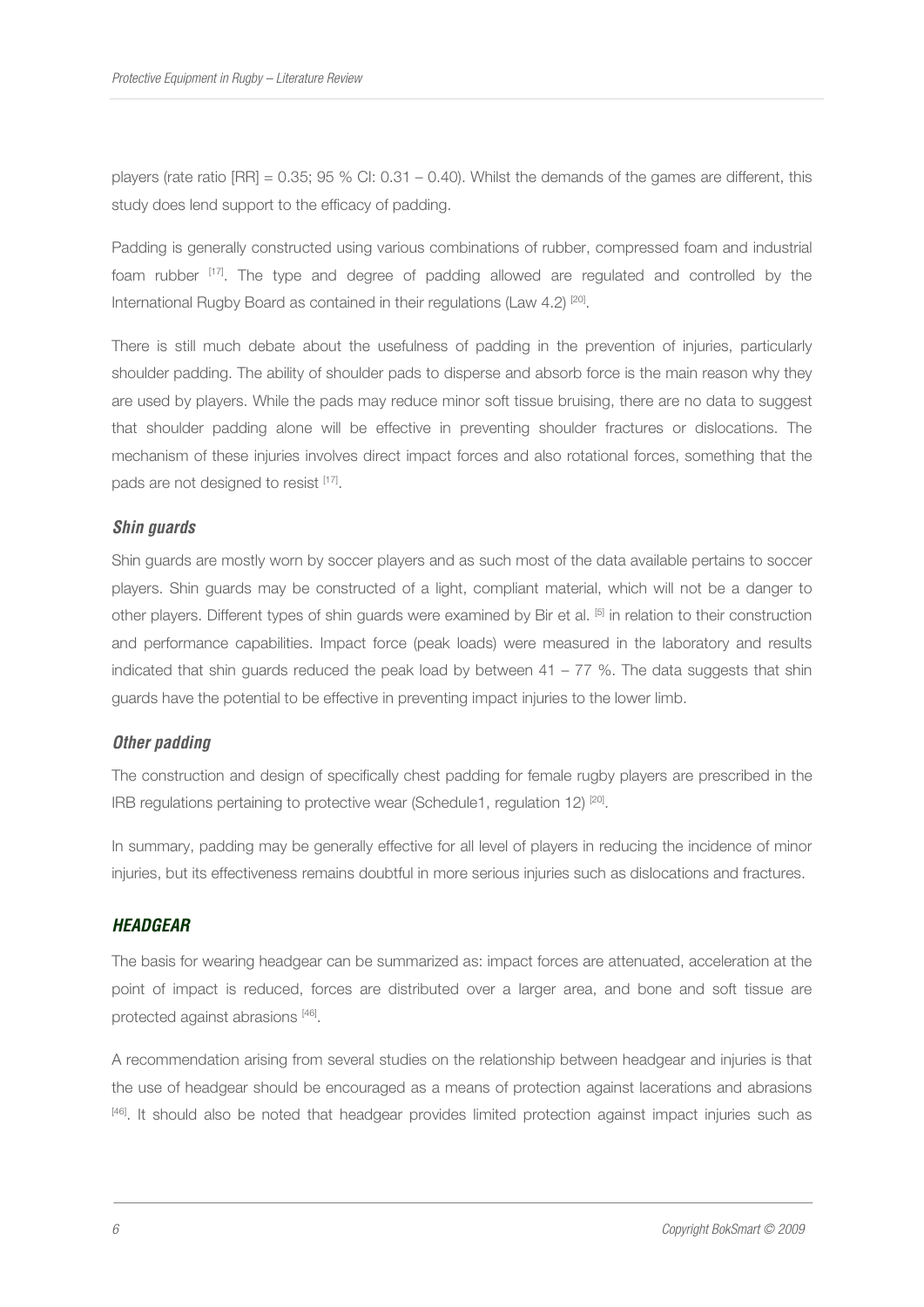concussion [46], although the symptoms of concussion of players wearing headgear may be less severe than the symptoms of players not wearing headgear [23].

A case-control study was conducted by Jones et al. [22] in the UK to ascertain whether using headgear was associated with a decreased risk of injury to the head and face. Headgear was used by 13 % of injured cases compared to the 21 % in the control group. They concluded that the wearing of headgear was associated with a substantial reduction in superficial head and face injuries. At the same time a review of the 41 games played during the 1999 Rugby World Cup compared the data to the casecontrol study <sup>[22]</sup>. Of the 547 players studied, 47 bleeding head injuries were observed. The use of headgear in the forwards was associated with a significant reduction in bleeding head injuries (odds ratio  $(OR) = 0.14$ , 95 % CI: 0.01 – 0.99,  $p = 0.02$ ) but not in the backs. The forwards also tended to present with more facial injuries compared to the backs. In conclusion, the study found that the use of headgear may be effective in decreasing the incidence of certain types of injuries in all level of players, with the elite forwards gaining the most in the reduction of superficial head injuries.

#### **Headgear construction**

A two-year randomised controlled study examined different headgear used by under 13, 15, 18 and colt age groups in Australia [33]. The study consisted of a control, IRB-approved headgear model and a modified version of the IRB approved Canterbury Honeycomb model. The modified model was altered by increasing the foam density and thickness. Impact energy attenuation tests were performed in the laboratory, which indicated that the modified version was superior in its protection capabilities. The study, however, questioned whether the dimensional changes that were made to the modified version would be acceptable to players and indicated that the study would need to further examine if the improvements made to the modified version would in actual fact translate into reduced injury rates.

A study examined the impact energy attenuation of foam that could be used in the construction of headgear and evaluated the performance of these prototypes of modified headgear (Albion Headpro and Canterbury Body Armour honeycomb headgear) [34]. Various impact tests were performed on polyethylene foams using free-fall drop tests onto a flat, rigid anvil. Headform acceleration was measured. Results indicated that an increase in density and foam thickness of between 10 – 16 millimetres would improve the performance of the headgear. However, there was insufficient evidence to state conclusively whether these changes would reduce the rate and severity of concussions suffered by players. Further prospective studies need to be done to answer this question.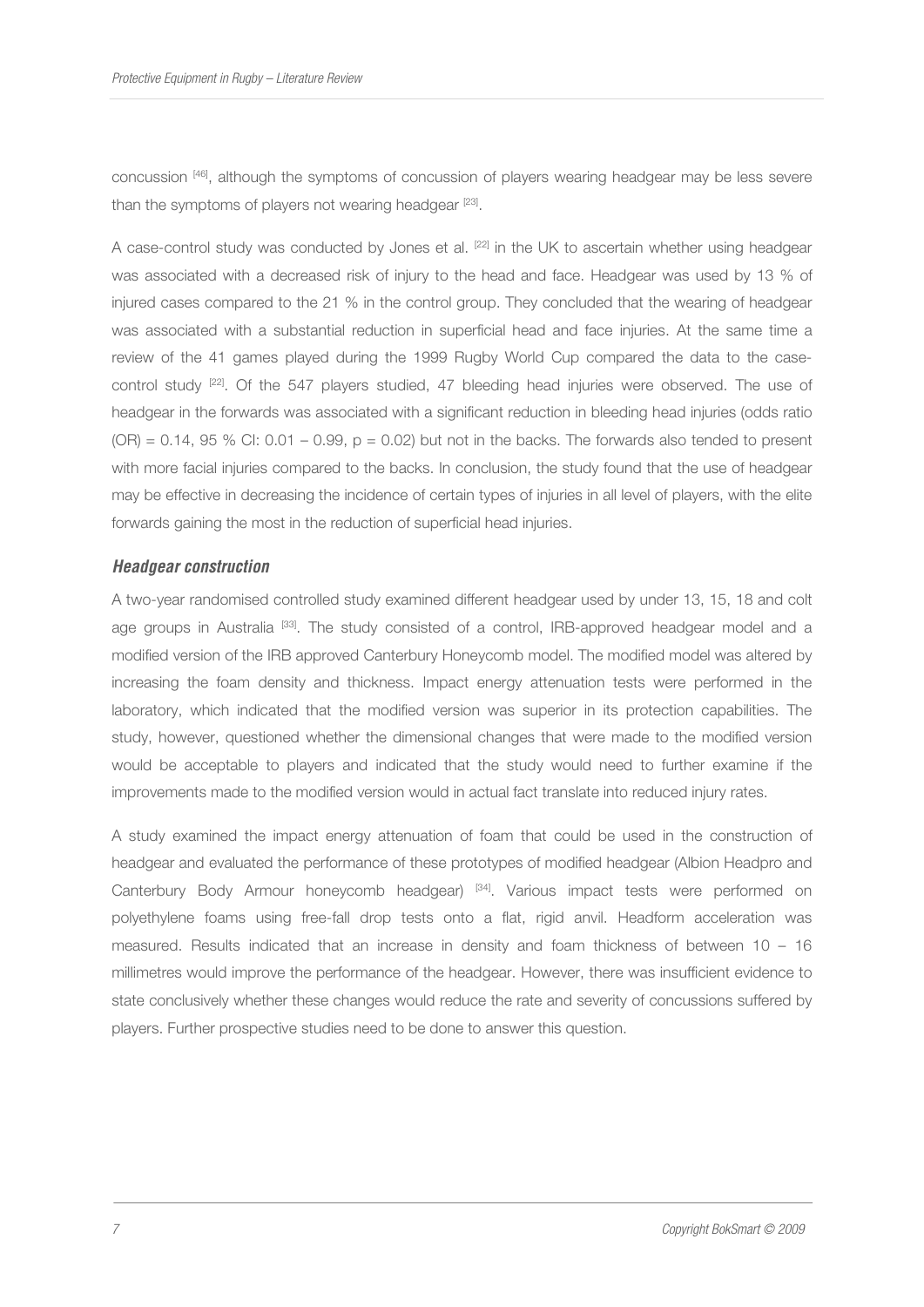McIntosh and McCrory<sup>[31]</sup> tested eight different commercially available headgear products from six manufacturers to examine the level of impact energy attenuation and the products' abilities to reduce the incidence of concussion. They found that at an energy impact of around 20 J, the foam material was completely compressed, thus offering no protection against more severe impacts. They concluded that the current available headgear is not sufficiently capable of reducing the incidence of concussion.

#### **Attitude**

Apart from the safety aspect of protective wear, the attitude of players towards utilising this equipment should be taken into consideration.

A study by Finch et al. [13] aimed to assess the attitude of under-15 rugby players towards the wearing of headgear. The study took the form of a self report questionnaire at the end of the 1999 playing season. Results indicated that 76 % of the players always wore some sort of protective equipment, 94 % wore a mouth guard and 79 % headgear. Players indicated that they wore the equipment for safety reasons whilst 67 % said that wearing headgear made them more confident when playing. Players indicated that when they were wearing headgear, they were more confident generally and would tend to tackle harder, indicating that the wearing of protective equipment may influence and change a player's behaviour on the field. Problems associated with headgear usage related to players' heads feeling hotter, being uncomfortable to wear and communication problems because of their ears being blocked.

In conclusion, the wearing of headgear seems to be effective in preventing or reducing the severity of most orofacial injuries suffered by rugby players. However, their safety and efficiency in preventing concussion has not been proved conclusively.

#### **COMPRESSION GARMENTS**

 Compression garments are tight fitting clothing worn on either the upper or lower limbs during and after exercise. Compression garments are used mostly to accelerate recovery after exercise, however some players do use them during training and matches with the goal of reducing the risk of injury.

Support sleeves were effective in reducing the risk of sprains and strains in a study of 304 rugby union players (RR = 0.58, 95 % CI: 0.26 – 1.27) <sup>[29]</sup>. A study by Doan et al. <sup>[11]</sup> evaluated the difference between custom-fitted compression shorts and normal loose-fitting gym shorts (control) on the performance of 20 track athletes. A secondary aim was to examine the mechanical properties of these two garments. The study found several significant differences between the two garments. The compression shorts reduced the hip angle flexion during sprinting, increased skin temperature more and faster during warm-up, muscle oscillation was decreased after landing during a vertical jump and the countermovement vertical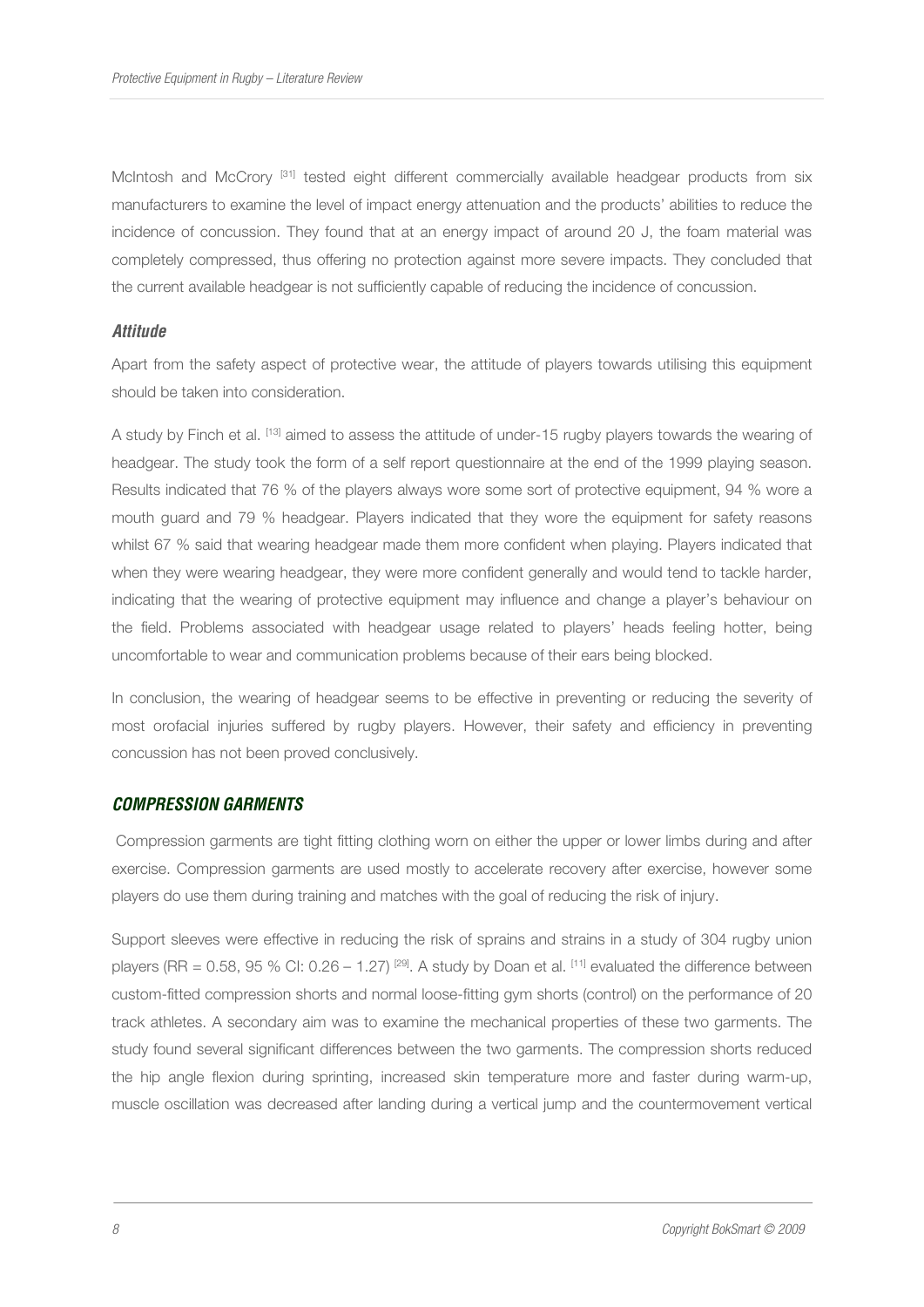jump height was increased. As far as the mechanical properties of the compression garment were concerned, increased flexion and extension torque was observed at the end range of extension and flexion, which may help the hamstrings in controlling the end swing phase during sprinting. The compression shorts also significantly reduced the impact force by about 27 % compared to normal pants. The study concluded that all of these differences may translate into performance differences and a reduced rate of injury.

Similarly, a study by Bernhardt and Anderson [4] examined proprioception at the hip as well as the effect of the Coreshorts compression shorts on the performance of 13 subjects. Several hip measures were evaluated (active range of motion at hip, joint angle replication during hip flexion, abduction and hyperextension). Performance measures included leg power, agility, speed and aerobic endurance. The compression shorts decreased the active range of motion during hip flexion (p < 0.05), but had no effect on any of the other parameters tested. The subjects generally felt that the compression shorts were supportive if fitted correctly. The study concluded that moderate compression at and around the hip may assist in injury prevention.

Another study by Upton et al. [44] examined whether wearing thermal pants would decrease the risk of hamstring injury in 44 male rugby players over the course of the a season. All the players in the study had suffered previous hamstring injuries. The group who wore the thermal pants some of the time, had a lower injury rate (3 injuries / 1000 playing hours) compared to the 57 injuries / 1000 playing hours when not wearing the thermal warmers. The study concluded that although thermal warmers may have a role in the prevention of recurrence of hamstring injuries, other factors such as incomplete rehabilitation and poor pre-season conditioning may be bigger factors for injury.

In summary it seems that there may be some kind of beneficial effect on certain performance parameters through the wearing of compression garments. More studies are needed however to positively conclude whether these garments are performance enhancing or not, and to further clarify their role in injury prevention.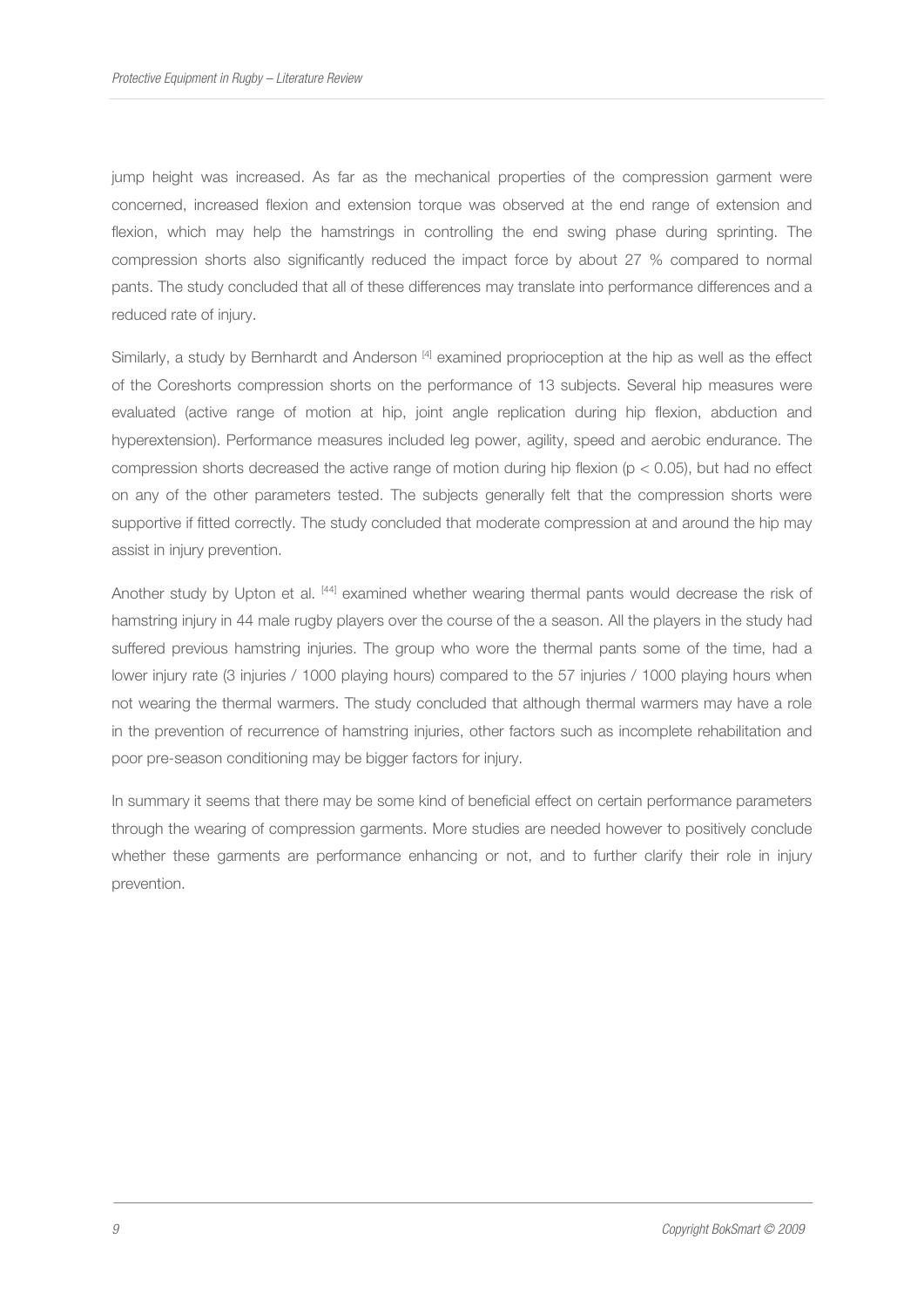### **BRACING AND TAPING**

Players are most often seen with taping on different joints and / or wearing some kind of brace when playing matches. A study by Marshall et al. [27] examined the level of use of protective equipment in a group of 327 players. Data were collected weekly over the course of a season. The study showed that the areas generally taped were the ankle, knee and hand.

#### **Ankle**

The use of prophylactic ankle taping is widely used as an injury prevention strategy by football players. A study conducted by Mickel et al. <sup>[36]</sup> of 83 football players over a playing season, found that there was no difference in the incidence of ankle sprains between two groups using either taping or braces. They also compared the cost related to either taping an athlete's ankle or using a commercially available brace and found that using a brace was substantially cheaper than using conventional prophylactic taping methods and also saved a tremendous amount of time.

A review by Hume and Gerrard [19] on the effects of external ankle support such as bracing and taping indicated that the effectiveness of these methods related to the material's properties, application methods, the player's ankle stability and history of previous injury. The study also found that for an external device to be effective in supporting a ligament, it should exceed the strength of that particular ligament. As such, taping can only provide very limited support and its effect may be more of a psychological nature. Bracing may be more effective in providing adequate injury reduction but further research is needed.

A study <sup>[42]</sup> was done on ten different ankle braces to determine their effect on performance specifically (rigid – 1; semi-rigid – 5; soft – 4). Thirty-four subjects who suffered from self-reported chronic ankle stability were tested, using both an objective performance measurement (agility course) and a subjective rating (comfort and stability) instrument. The objective performance measurements were not different between the braces tested, except for the rigid brace, which had slightly decreased values for all of the tests. The subjective opinions varied widely between the braces, but these differences were not substantiated by the objective performance evaluation. Individual preferences may thus dictate the type of brace used by athletes.

#### **Knee**

Knee injuries are a fairly common occurrence in rugby due to the number and intensity of biomechanical stresses experienced by players. Strapping and bracing are commonly used to protect a current or recent injury but there are still divided opinions on the effectiveness of either of these techniques [10].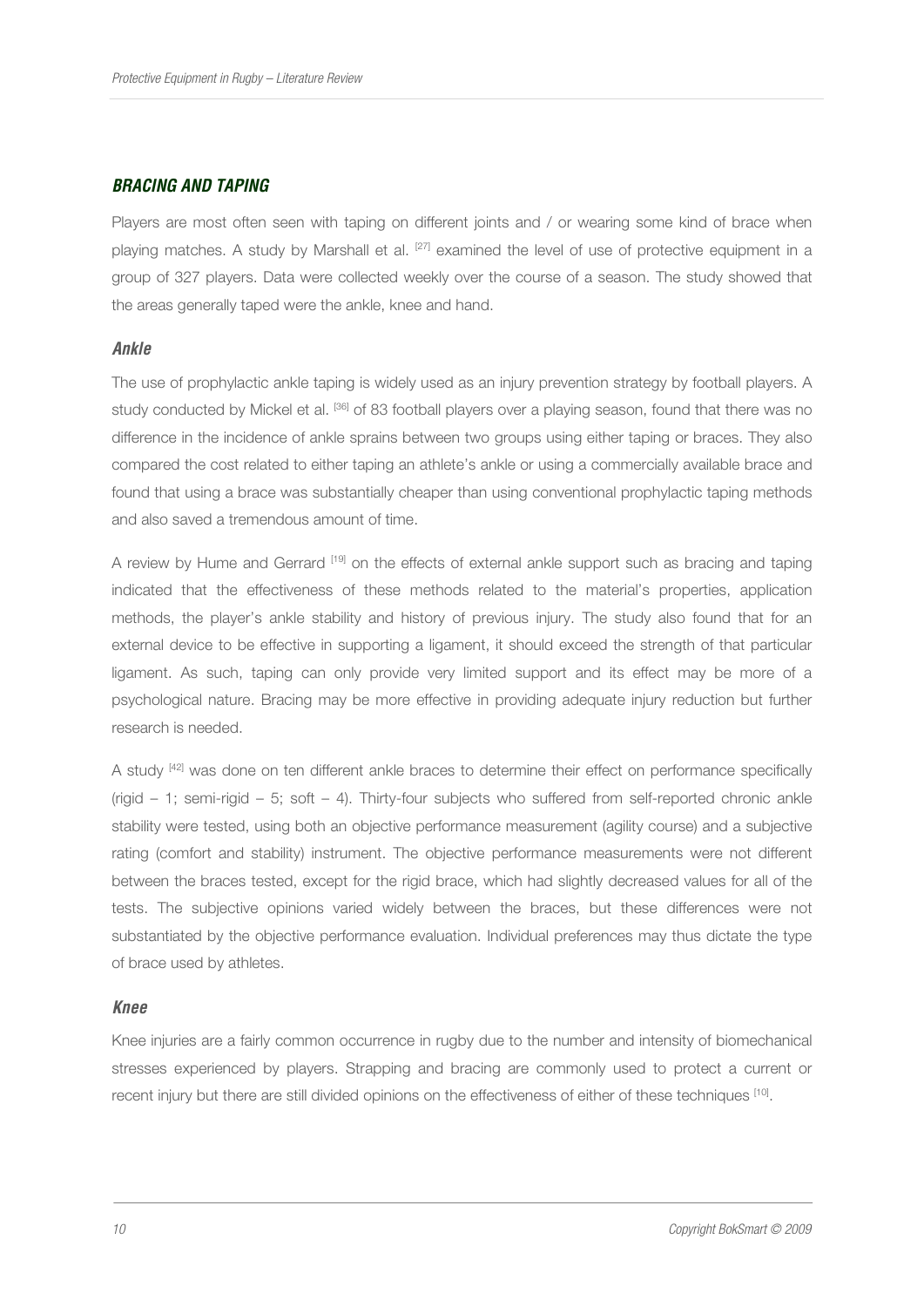According to Gerrard [16] there is no evidence to support the case for prophylactic taping of the knee as the stabilisation afforded by the taping only lasts for a short period of time. The rapid deterioration is due to the loss of the custom fit of the external support due to the vigorous activity and movement experienced. Sweating may also render taping useless within a few minutes.

Studies have determined that off-the-shelf braces have the ability to provide 20 – 30 % more resistance to lateral blows to the knee when in full extension, whilst custom fitted braces protected the knee even more, even when there was some knee flexion present [38]. However, there are some indications that braces may also affect performance in a variety of ways, such as slowing straight-ahead sprint speed, increasing early fatigue, increasing muscular relaxation pressures, energy expenditure, blood lactate levels, maximal torque output, oxygen consumption and heart rate [1]. The negative effects seem to vary between different braces, depending on their weight, design and leg / thigh strap pressure. The effects also depended on the individual player, with more experienced and stronger players showing fewer effects. The studies concluded that even though wearing a brace may protect the medial collateral ligament and possibly the anterior cruciate ligament from injury, performance may be adversely affected [1, 38] .

In conclusion, bracing may be a more cost and time effective method of supporting ligaments and joints. Bracing and taping seems to be used more as a method of protecting current or recent injuries and less as a means of injury prevention. Even though bracing seems to be the more effective injury prevention method, it may also adversely affect performance.

#### **CONCLUSION**

The wide variety of protective equipment have the potential to make rugby union a safer game. The general consensus of all the studies seems to be that players should certainly be encouraged to use the available protective equipment, mostly due to its apparent ability to reduce the risk of minor injuries, if properly fitted, worn and cared for. However, cognisance should be taken of the fact that none of the studies could conclusively prove that the equipment was effective in reducing more serious injuries such as concussions, dislocations and fractures.

Another important fact to note is that players' attitudes may change when they are wearing equipment, thereby changing the way they play and approach the game. This may place them at greater risk of sustaining injuries, as especially younger players may deem themselves to be invincible when wearing some protective equipment. Education of all rugby players should include this important aspect.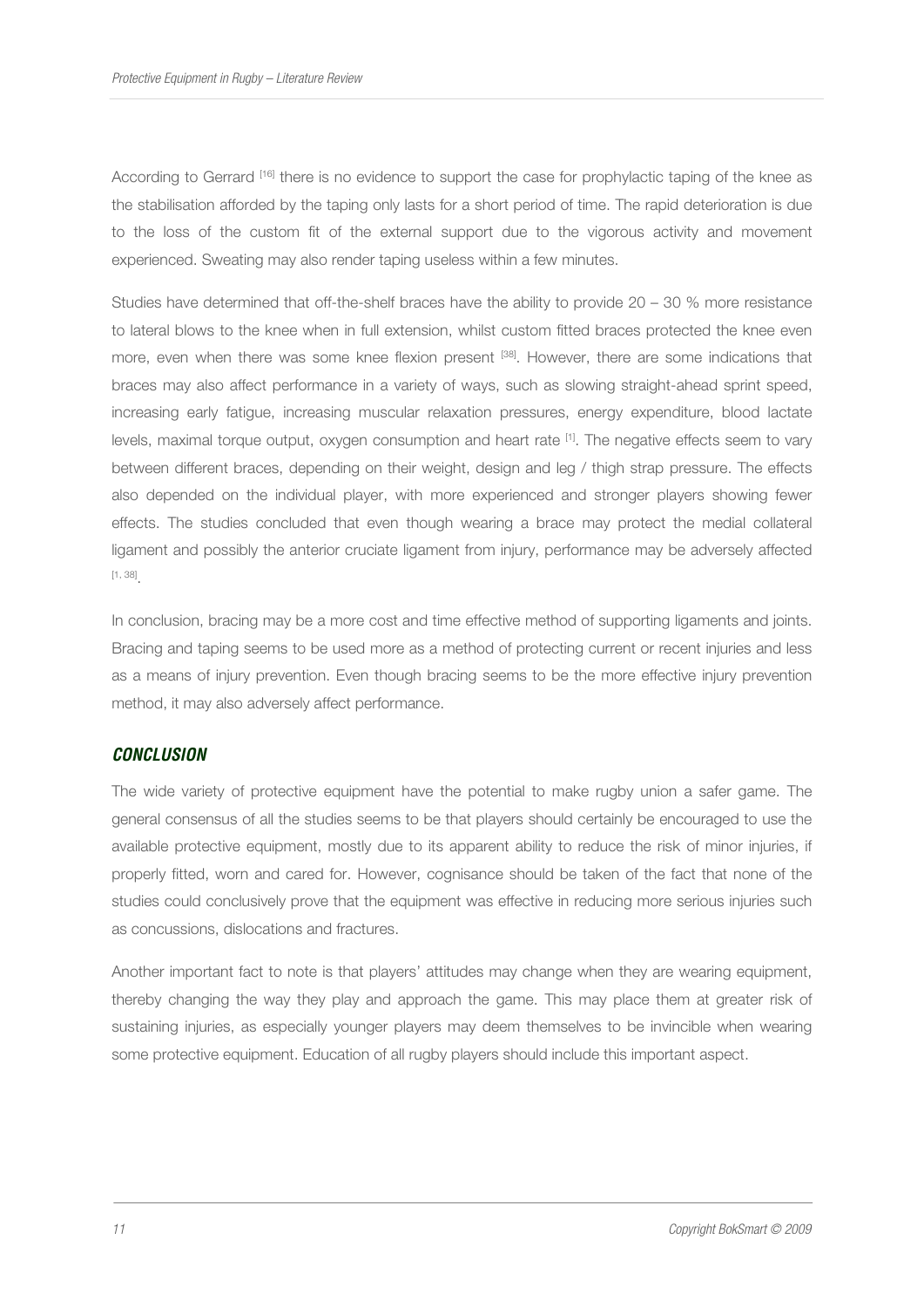## **AUTHORS' BIOGRAPHY**

Dr Miriam Sinclair holds a Ph.D in Exercise Science from the University of Cape Town, and has performed extensive research on provincial rugby players as part of her Ph.D. She is also an international Powerlifter and the Project Manager of selected Clinical Trials at the University of Cape Town.

### **REFERENCES**

- 1. ALBRIGHT, J.P., SATERBAK, A. and STOKES, J. Use of knee braces in sport. Current recommendations. Sports Med. Nov; 20 (5): 281 – 301. 1995.
- 2. AMERICAN SOCIETY FOR TESTING AND MATERIALS. Standard practice for care and use of mouth guards (F697 – 80) Reapproved 1992. Philadelphia (PA): American Society for testing and materials. 1992.
- 3. BARBIC, D., PATER, J. and BRISON, R.J. Comparison of mouth guard designs and concussion prevention in contact sports: a multicentre randomized controlled trial. Clin J Sport Med. Sep; 15 (5): 294 – 298. 2005.
- 4. BERNHARDT, T. and ANDERSON, G.S. Influence of moderate prophylactic compression on sport performance. J Strength Cond Res. May; 19 (2): 292 – 297. 2005.
- 5. BIR, C.A., CASSATTA, S.J. and JANDA, D. An analysis and comparison of soccer shin guards. Clin J Sport Med. 5: 95 – 99. 1995.
- 6. CHALMERS, D.J. Mouthguards. Protection for the Mouth in Rugby Union. Sports Med. May; 25 (5): 339 - 349. 1998.
- 7. CHAPMAN, P.J. Orofacial injuries and the use of mouthguards by the 1984 Great Britain Rugby League touring team. Br J Sports Med. 19: 34 – 36. 1985.
- 8. CHAPMAN, P.J. Players' attitudes to mouthguards and prevalence of orofacial injuries in the 1987 U.S. Rugby Football Team. Am J Sports Med. Sep – Oct; 17 (5): 690 – 691. 1989.
- 9. CHATTERJEE, M. and HILTON, I. A comparison of the attitudes and beliefs of professional rugby players from one club and parents of children playing rugby at an adjacent amateur club to the wearing of mouthguards. Prim Dent Care. Jul; 14 (3): 111 – 116. 2007.
- 10. COMSTOCK, R.D., FIELDS, S. K. and KNOX, C.L. Protective equipment use among female rugby players. Clin J Sport Med. Jul; 15 (4): 241 – 245. 2005.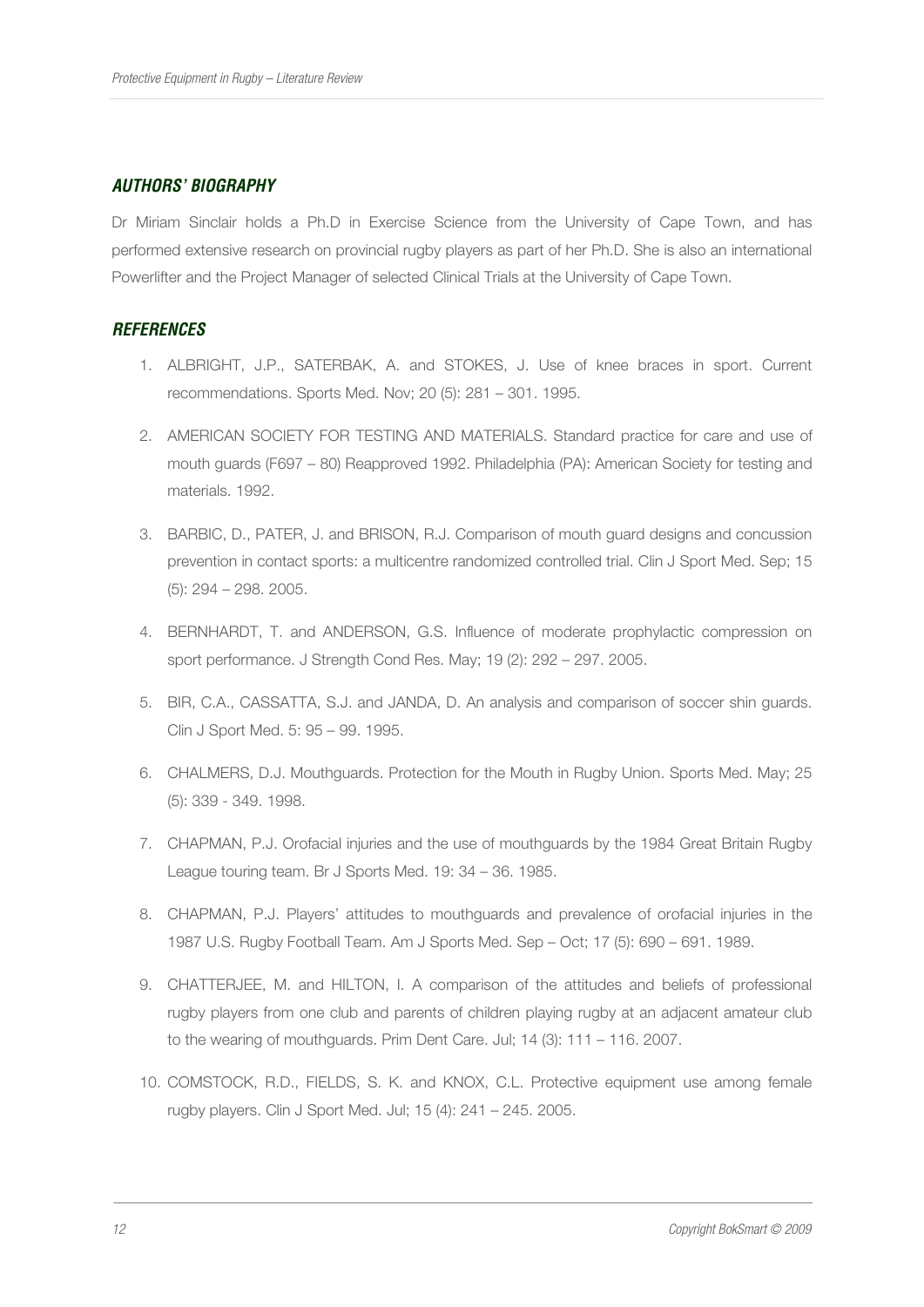- 11. DOAN, B.K., KWON, Y.H., NEWTON, R.U., SHIM, J., POPPER, E.M., ROGERS, R.A., BOLT, L.R., ROBERTSON, M. and KRAEMER, W.J. Evaluation of a lower-body compression garment. J Sports Sci. Aug; 21 (8): 601 – 610. 2003.
- 12. FINCH, C., BRAHAM, R., McINTOSH, A., McCRORY, P. and WOLFE, R. Should football players wear custom fitted mouthguards? Results from a group randomized controlled trial. Inj Prev. Aug; 11 (4): 242 – 246. 2005.
- 13. FINCH, C.F., McINTOSH, A.S. and McCRORY, P. What do under 15-year-old schoolboy rugby union players think about protective headgear? Br J Sports Med. Apr; 35 (2): 89 – 94. 2001.
- 14. FOOTBALL LEAGUE. Commission of enquiry into playing surfaces: final report. Lytham St. Annes: The Football League. 1989.
- 15. GLASS, R.T., WOOD, C.R., BULLARD, J.W. and CONRAD, R.S. Possible disease transmission by contaminated mouthguards in two young football players. Gen Dent. Sep – Oct; 55 (5): 436 – 440. 2007.
- 16. GERRARD, D.F. External knee support in rugby union. Effectiveness of bracing and taping. Sports Med. May; 25 (5): 313 – 317. 1998.
- 17. GERRARD, D.F. The use of padding in rugby union. An overview. Sports Med. May; 25 (5): 329 – 332. 1998.
- 18. GOING, R.E., LOEHMAN, R.E. and CHAN, M.S. Mouthguard materials: their physical and mechanical properties. J Am Dent Assoc. 89: 132 – 138. 1974.
- 19. HUME, P.A. and GERRARD, D.F. Effectiveness of external ankle support. Bracing and taping in rugby union. Sports Med. May; 25 (5): 285 – 312. 1998.
- 20. INTERNATIONAL RUGBY BOARD (IRB). Laws of the game of rugby football. London: IRB, 2007. Available at http://www.irb.com/lawregulations/index.html. Accessed May 19, 2008.
- 21. JOHNSEN, D.C. and WINTERS, J.E. Prevention of intraoral trauma in sports. Dent Clin North Am. 35: 657 – 666. 1991.
- 22. JONES, S.J., LYONS, R.A., EVANS, R., NEWCOMBE, R.G., NASH, P., McCABE, M. and PALMER, S.R. Effectiveness of rugby headgear in preventing soft tissue injuries to the head: a case-control and video cohort study. Br J Sports Med. Apr; 38 (2): 159 – 162. 2004.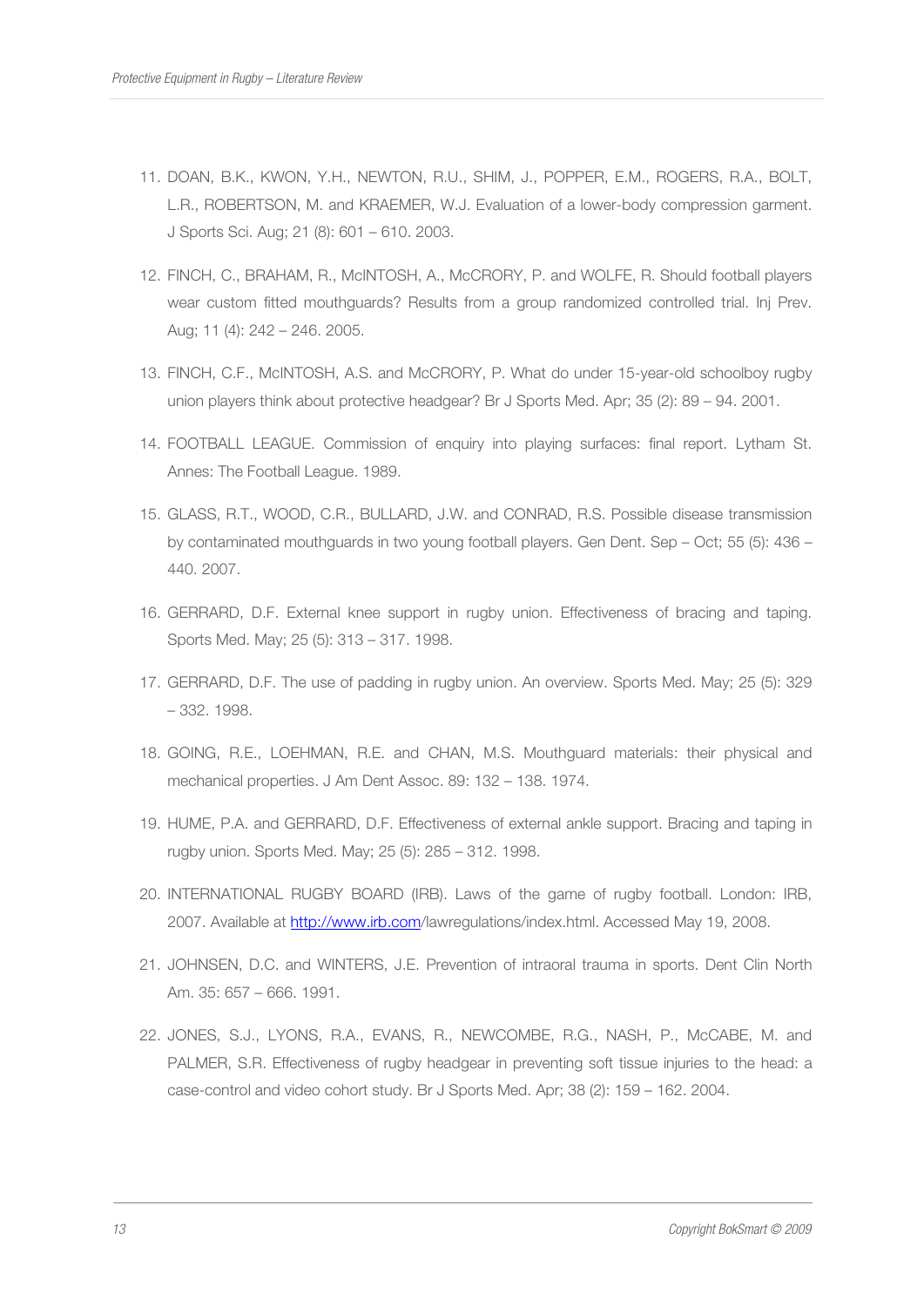- 23. KAHANOV, L., DUSA, M.J., WILKINSON, S. and ROBERTS, J. Self-reported headgear use and concussions among collegiate men's rugby union players. Res Sports Med. Apr – Jun; 13 (2): 77 – 89. 2005.
- 24. KEMP, S.P., HUDSON, Z., BROOKS, J.H. and FULLER, C.W. The Epidemiology of Head Injuries in English professional rugby Union. Clin J Sport Med. May; 18 (3): 227 – 234. 2008.
- 25. KNAPIK, J.J., MARSHALL, S.W., LEE, R.B., DARAKJY, S.S., JONES, S.B. MITCHENER, T.A., DELACRUZ, G.G. and JONES, B.H. Mouthguards in sport activities: history, physical properties and injury prevention effectiveness. Sports Med. 37 (2): 117 – 144. 2007.
- 26. LEES, A. and KEWLEY, P. The demands on the soccer boot. In: Science and football II REILLY, T., CLARYS, J., STOBBE, A. eds. London: E & FN Spon, 1993. pp 335 – 340.
- 27. MARSHALL, S.W., WALLER, A.E., LOOMIS, D.P., FEEHAN, M., CHALMERS, D.J., BIRD, Y.N. and QUARRIE, K.L. Use of protective equipment in a cohort of rugby players. Med Sci Sports Exerc. Dec; 33 (12): 2131 – 2138. 2001.
- 28. MARSHALL, S.W., WALLER, A.E., DICK, R.W., PUGH, C.B., LOOMIS, D.P. and CHALMERS, D.J. An ecologic study of protective equipment and injury in two contact sports. Int J Epidemiol. Jun; 31 (3): 587 – 592. 2002.
- 29. MARSHALL, S.W., LOOMIS,, D.P., WALLER, A.E., CHALMERS, D.J., BIRD, Y.N., QUARRIE, K.L. and FEEHAN, M. Evaluation of protective equipment for prevention of injuries in rugby union. Int J Epidemiol. Feb; 34 (1): 119 – 120. 2005.
- 30. McCLEMENTS, I. and BAKER, S.W. The playing quality of rugby pitches. J Sports Turf Res Inst. 70: 29 – 43. 1994.
- 31. McINTOSH, A.S. and McCRORY, P. Impact energy attenuation performance of football headgear. Br J Sports Med. Oct; 34 (5): 337 – 341. 2000.
- 32. McINTOSH, A.S. and McCRORY, P. Effectiveness of headgear in a pilot study of under 15 rugby union football. Br J Sports Med. Jun; 35 (3): 167 – 169. 2001.
- 33. McINTOSH, A.S., McCRORY, P., FINCH, C.F., CHALMERS, D.J. and BEST, J.P. Rugby headgear safety study. J Sci Med Sport. Sep; 6 (3): 355 – 358. 2003.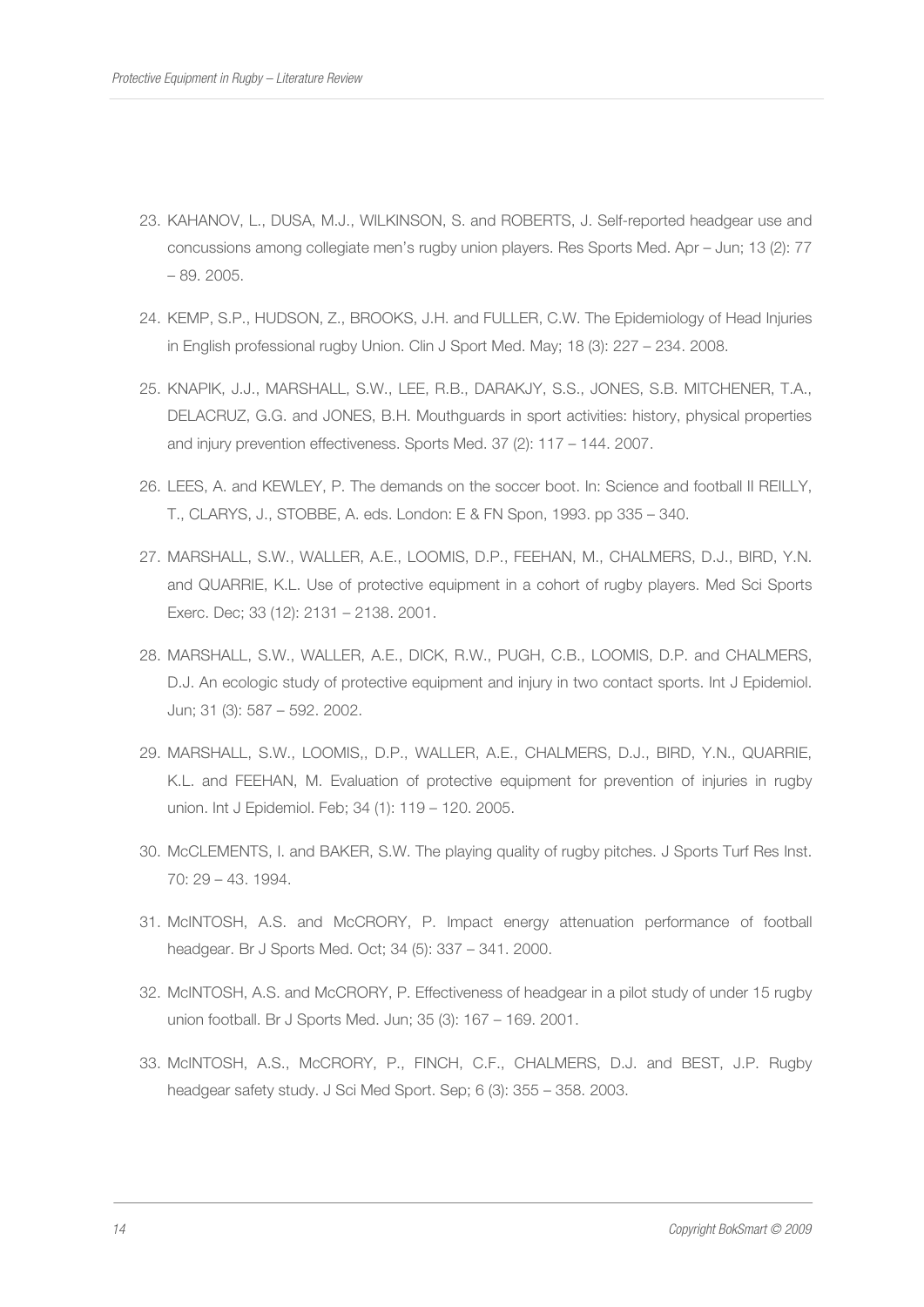- 34. McINTOSH, A., McCRORY, P. and FINCH, C.F. Performance enhanced headgear: a scientific approach to the development of protective headgear. Br J Sports Med. Feb; 38 (1): 46 – 49. 2004.
- 35. McINTOSH, A.S., McCRORY, P., FINCH, C.F. and WOLFE, R. Head, face and neck injury in youth rugby: incidence and risk factors. Br J Sports Med. Apr 2; 2008. [Epub ahead of print].
- 36. MICKEL, T.J., BOTTONI, C.R., TSUJI, G., CHANG, K., BAUM, L. and TOKUSHIGE, K.A. Prophylactic bracing versus taping for the prevention of ankle sprains in high school athletes: a prospective, randomized trial. J Foot Ankle Surg. Nov- Dec; 45 (6): 360 – 365. 2006.
- 37. MILBURN, P.D. and BARRY, E.B. Shoe-surface interaction and the reduction of injury in rugby union. Sports Med. May; 25 (5): 319 – 327. 1998.
- 38. NAJIBI, S. and ALBRIGHT, J.P. The use of knee braces, part 1: Prophylactic knee braces in contact sports. Am J Sports Med. Apr; 33 (4): 602 – 611. 2005.
- 39. NIGG, B.M., BAHLSEN, A.H., DENOTH, J. ET AL. Factors influencing kinetic and kinematic variables in running. In: Biomechanics of running shoes. NIGG, B.M. ed. Champaign (IL): Human Kinetics Press, 1986. pp 139 – 159.
- 40. PARK, J.B., SHAULL, K.L., OVERTON, B. ET AL. Improving mouthguards. J Prosthet Dent. 72: 373 – 380. 1994.
- 41. QUARRIE, K.L., GIANOTTI, S.M., CHALMERS, D.J. and HOPKINS, W.G. An evaluation of mouthguard requirements and dental injuries in New Zealand rugby union. Br J Sports Med. Sep; 39 (9): 650 – 651. 2005.
- 42. ROSENBAUM, D., KAMPS, N., BOSCH, K., THORWESTEN, L., VÖLKER, K. and EILS, E. The influence of external ankle braces on subjective and objective parameters of performance in a sports-related agility course. Knee Surg Sports Traumatol Arthrosc. Jul; 13 (5): 419 – 425. 2005.
- 43. ROSSI, G.D., LISMAN, P. and LEYTE-VIDAL, M.A. A preliminary report of structural changes to mouthguards during 1 season of high school football. J Athl Train. Jan – Mar; 42 (1): 47 – 50. 2007.
- 44. UPTON, P.A., NOAKES, T.D. and JURITZ, J.M. Thermal pants may reduce the risk of recurrent hamstring injuries in rugby players. Br J Sports Med. Mar; 30 (1): 57 – 60. 1996.